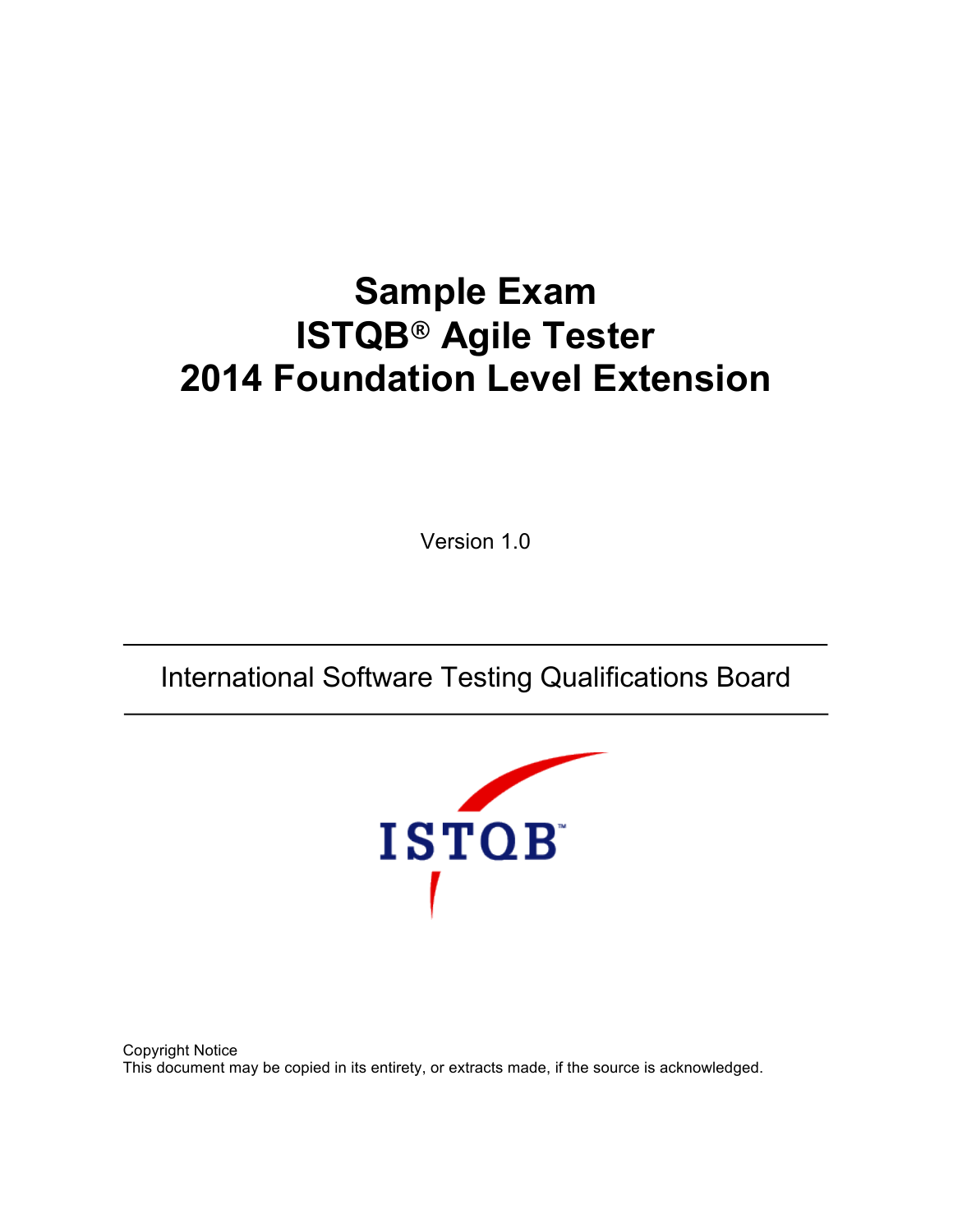

## **Table of Contents**

| 0.  |  |
|-----|--|
| 0.1 |  |
| 0.2 |  |
| 1.  |  |
|     |  |
|     |  |
|     |  |
|     |  |
|     |  |
|     |  |
|     |  |
|     |  |
|     |  |
|     |  |
|     |  |
|     |  |
|     |  |
|     |  |
|     |  |
|     |  |
|     |  |
|     |  |
|     |  |
|     |  |
|     |  |
|     |  |
|     |  |
|     |  |
|     |  |
|     |  |
|     |  |
|     |  |
|     |  |
|     |  |
|     |  |
|     |  |
|     |  |
|     |  |
|     |  |
|     |  |
|     |  |
|     |  |
|     |  |
|     |  |
|     |  |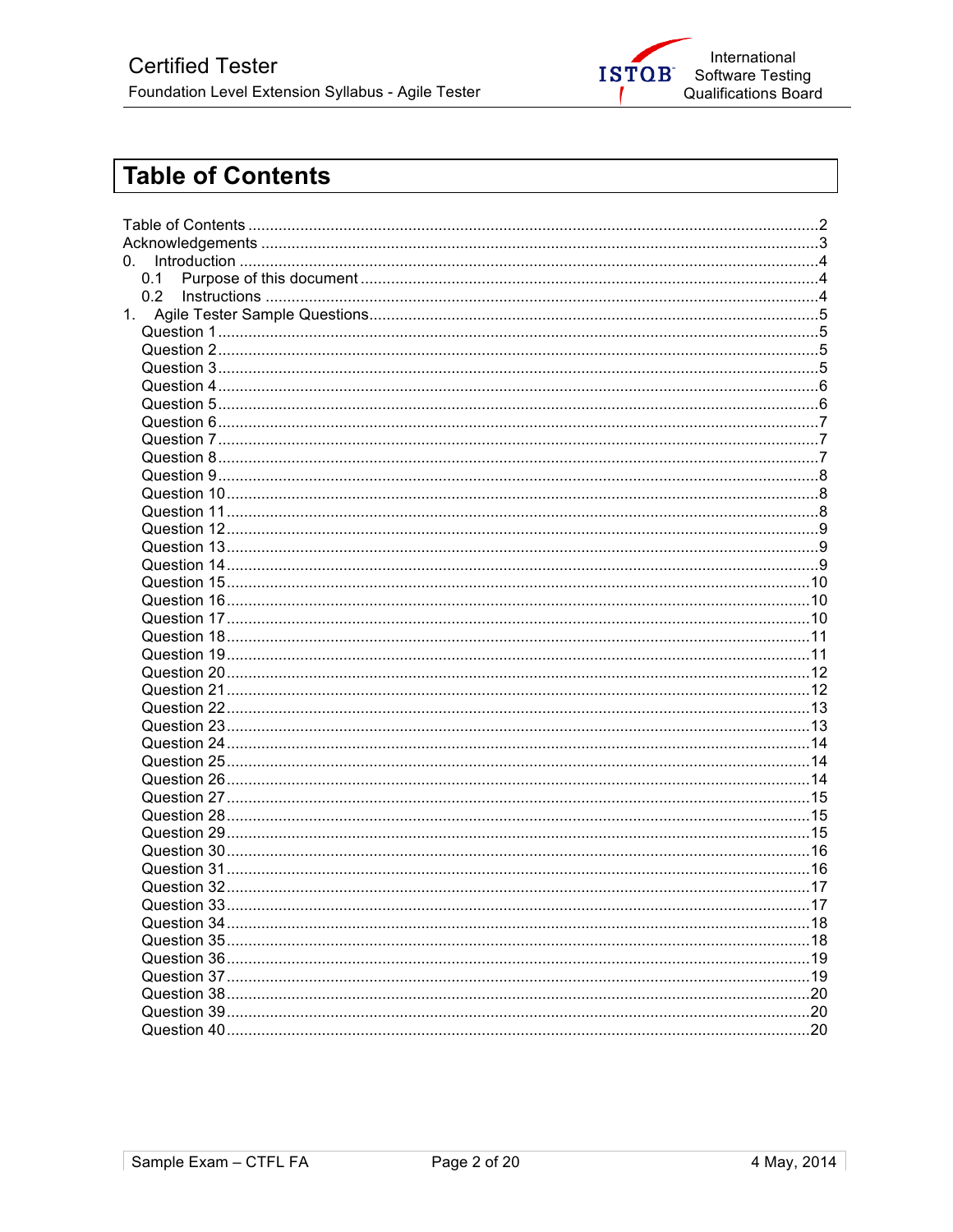

## **Acknowledgements**

This document was produced by a core team from the International Software Testing Qualifications Board Examination Working Group: Mette Bruhn-Pedersen, Debra Friedenberg, Jen Leger, Lloyd Roden, Lucjan Stapp, Patricia McQuaid, and the Foundation Agile Extension syllabus authors.

The core team thanks the Examination Working Group review team, the Foundation Agile Extension team and the Member Boards for their suggestions and input.

This document was formally released by the ISTQB® Examination Working Group on 1 May, 2014.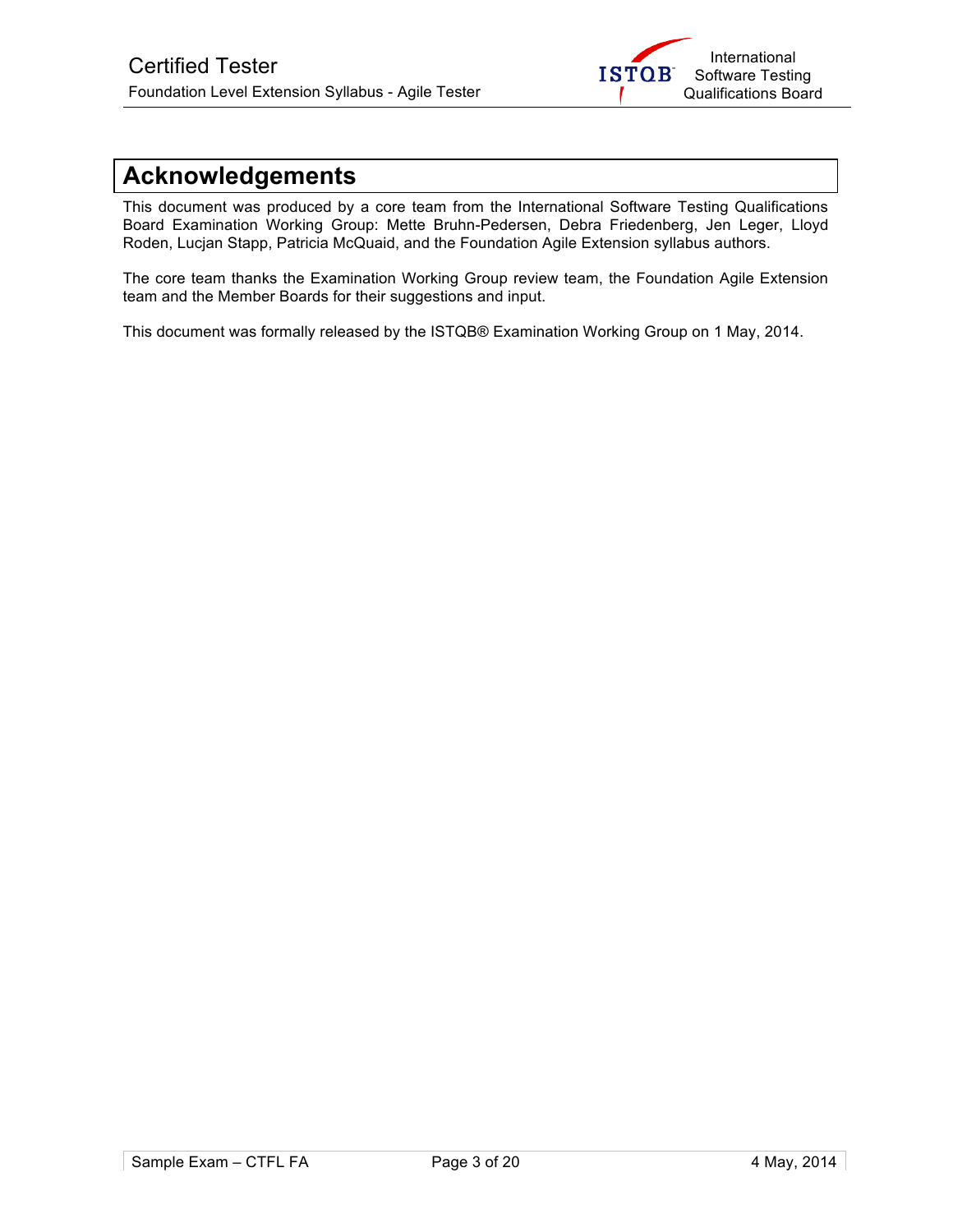

## **0. Introduction**

### 0.1 Purpose of this document

This document contains a full sample exam following the rules described in the ISTQB Foundation Extensions Exam Structure and Rules document.

The sample questions, answer sets and associated justifications in this document have been created by a team of subject matter experts and experienced question writers with the aim of assisting ISTQB® Member Boards and Exam Boards in their question writing activities as well as people planning to take the ISTQB® Agile Tester examination.

These questions cannot be used as-is in any official examination, but they should serve as guidance for question writers. Given the wide variety of formats and subjects, these sample questions should offer many ideas for the individual Member Boards on how to create good questions and appropriate answer sets for their examinations. Furthermore training providers can use these questions as part of their training to prepare participants for the examination.

### 0.2 Instructions

The question and answer sets are organized in the following way:

- Learning Objective and K-level
- Question including any scenario followed by the question stem
- Answer Set
- Correct answer including justification of the answers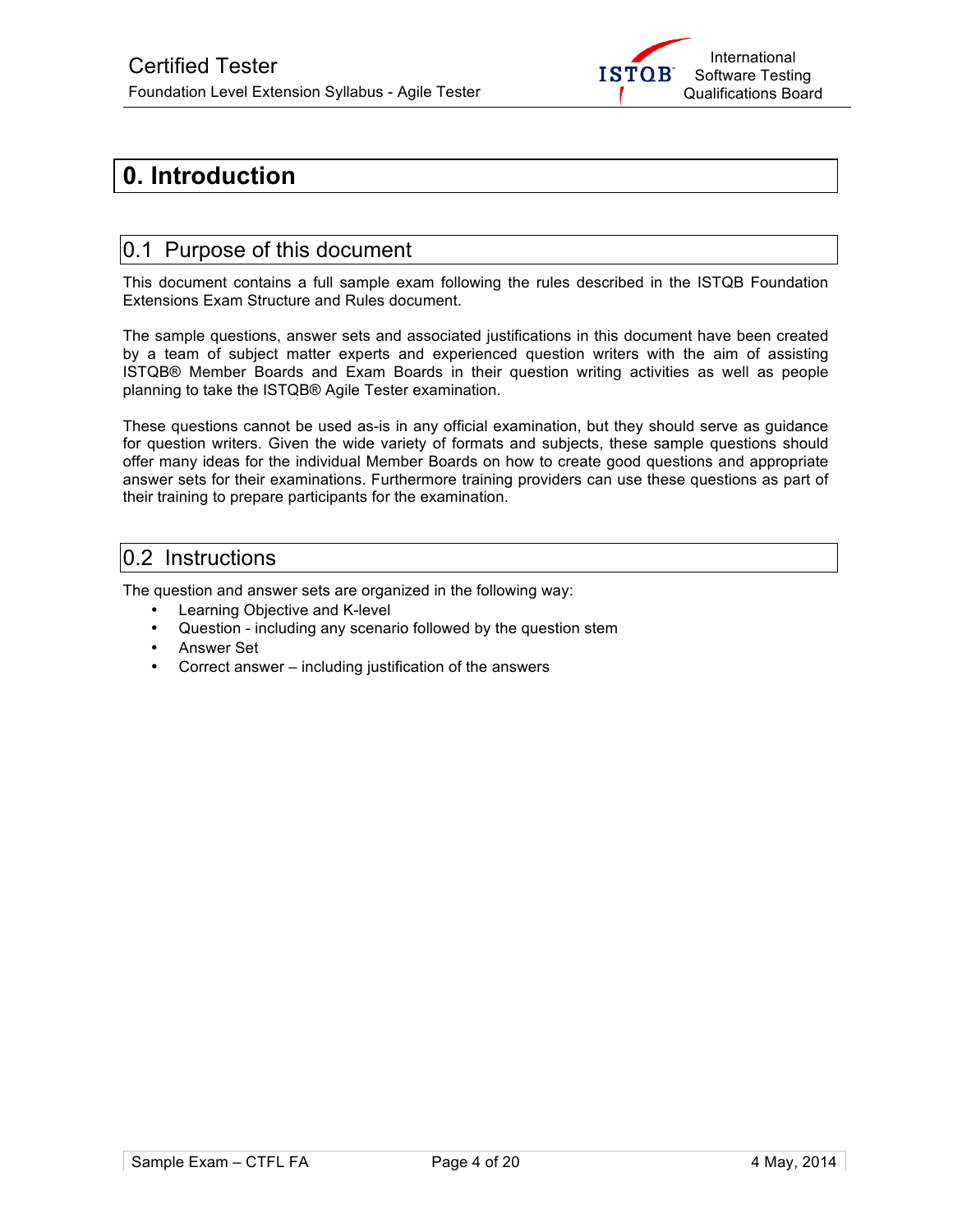

## **1. Agile Tester Sample Questions**

### Question 1

FA-1.1.1 (K1) Recall the basic concept of Agile software development based on the Agile Manifesto

### **Justification:**

- **A.** Incorrect –options2, 3, & 4 are incorrect see (B) for correct answer.
- **B.** Correct The Manifesto consists of 4 key values: Individuals and Interactions over processes and tools; Working software over comprehensive documentation; Customer collaboration over contract negotiation; Responding to change over following a plan.
- **C.** Incorrect 1 & 4 are incorrect see (B) for correct answer.
- **D.** Incorrect all options incorrect see (B) for correct answer.

### **Point Value:** 1

### Question 2

FA-1.1.1 (K1) Recall the basic concept of Agile software development based on the Agile Manifesto

#### **Justification:**

- **A.** Correct From a customer perspective, working software is much more useful and valuable than overly detailed documentation, and it provides an opportunity to provide the development team rapid feedback.
- **B.** Incorrect It is normal practice, especially in test driven development, but it is not one of the values in the agile Manifesto.
- **C.** Incorrect The value is: customer collaboration over contract negotiation.
- **D.** Incorrect The value is: responding to change over following a plan.

### **Point Value:** 1

### Question 3

FA-1.1.2 (K2) Understand the advantages of the whole-team approach

#### **Justification:**

- **A.** Incorrect This depends on the skillset of the team; developers may take on this task.
- **B.** Incorrect The team will work together to select tools that will enable them to be collaborative & efficient.
- **C.** Correct Testers support & collaborate with business representatives to help them create suitable acceptance tests.
- **D.** Correct In agile projects, quality is the responsibility of the whole team.
- **E.** Incorrect Developers may help with these tasks depending on the skillset of the team and individual workload.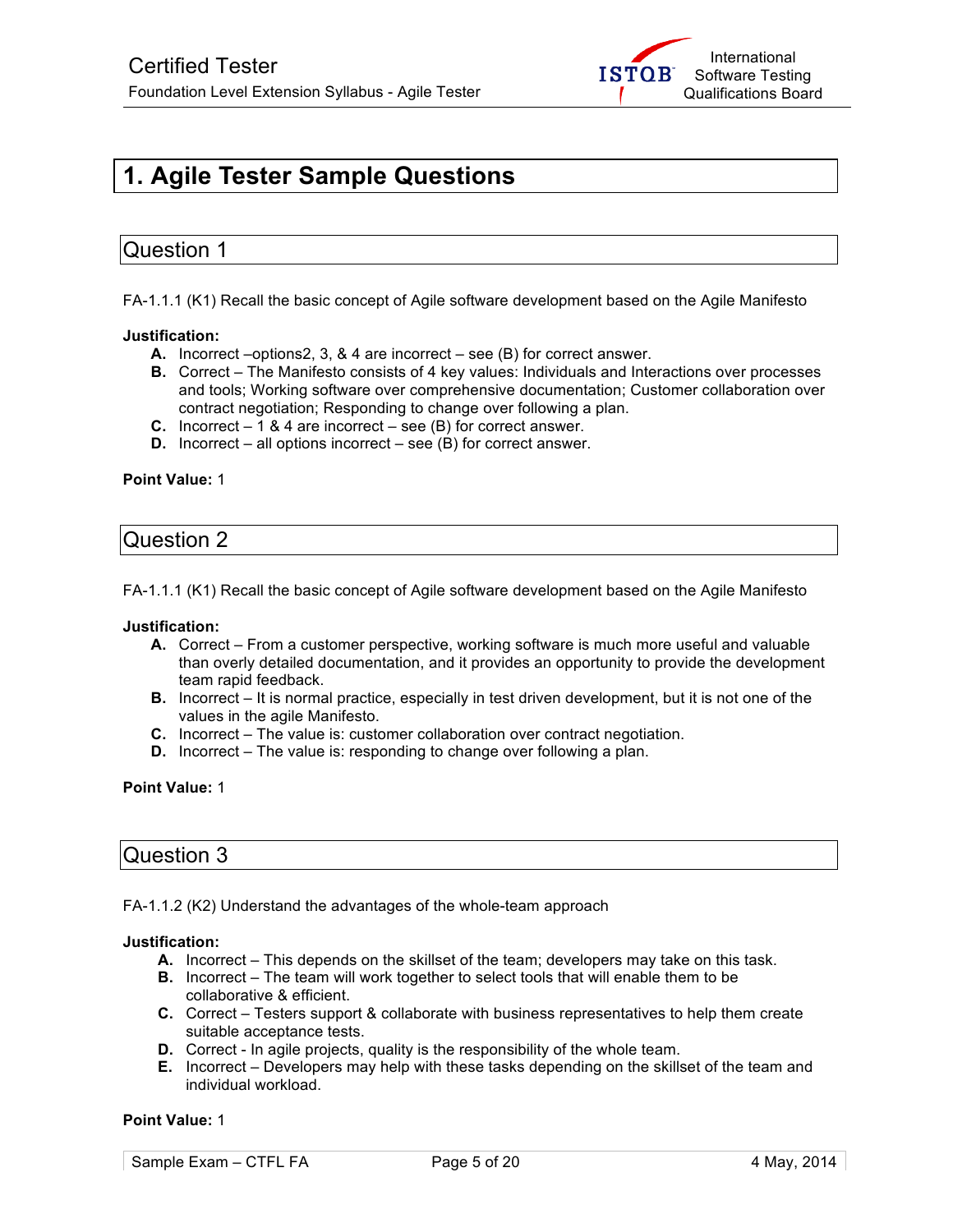

FA-1.1.2 (K2) Understand the advantages of the whole-team approach

### **Justification:**

- **A.** Incorrect Software testing skills should be transferred and extended to non-testing members of the team.
- **B.** Incorrect This depends on the skillset of the team and who is available; some testers may have a development background.
- **C.** Correct Enables a variety of skillsets to be leveraged as needed for the project.
- **D.** Incorrect Specialized testers are still needed and are an important resource on agile projects.

### **Point Value:** 1

### Question 5

FA-1.1.3 (K2) Understand the benefits of early and frequent feedback

#### **Justification:**

- **A.** Incorrect.
- **B.** Incorrect.
- **C.** Correct See details below.
- **D.** Incorrect.
- 1) Incorrect Developers only implement features that are requested by business and are part of an iteration. If they complete their tasks, they will help out with other tasks assigned to the iteration.
- 2) Correct Frequent customer feedback maintains a focus on the features with the highest business value
- 3) Incorrect There may be more testing required due to frequent changes.
- 4) Correct Customers indicate if requirements are missed or misinterpreted, and modify functionality if they desire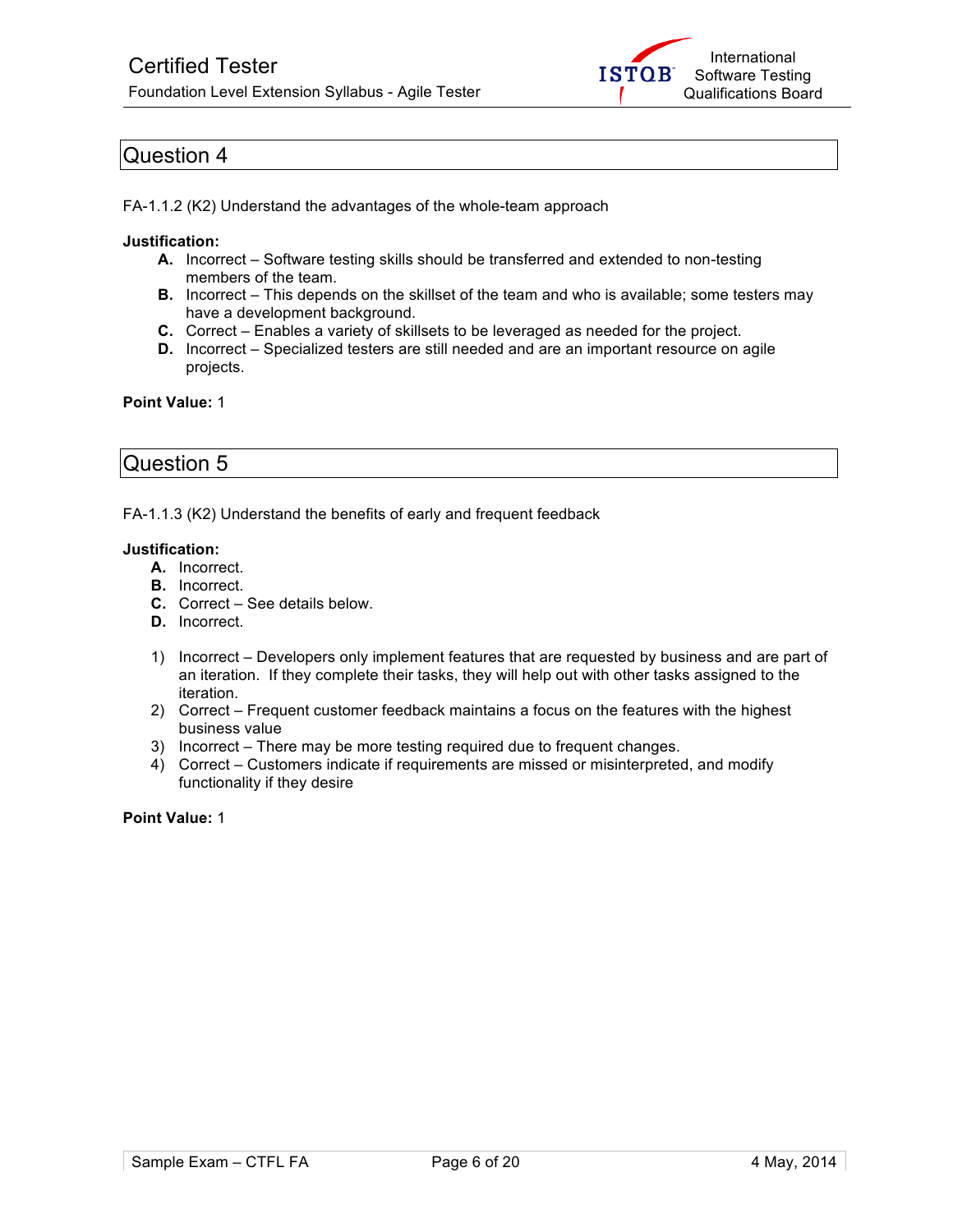

FA-1.1.3 (K2) Understand the benefits of early and frequent feedback

### **Question:**

Which of the following is a benefit of the agile process promoting early and frequent feedback?

### **Justification:**

- **A.** Incorrect The same number of defects may be found using any software development process. The benefit with agile is the ability to find and fix defects faster.
- **B.** Correct Clarifying customer feature requests, early and regularly throughout development, making it more likely that key features will be available for customer use earlier and the product, will better reflect what the customer wants.
- **C.** Incorrect Agile does not single out individuals; it is about the whole team.
- **D.** Incorrect There may not be enough time to complete all features for a given iteration, but the agile process does allow the team to focus on those features that have the highest business value.

### **Point Value:** 1

### Question 7

FA-1.2.1 (K1) Recall Agile software development approaches

### **Justification:**

- **A.** Incorrect See B for correct mapping.
- **B.** Correct Extreme Programming embraces 5 values to guide development: Communication, Simplicity, Feedback, Courage, and Respect. Scrum divides the project into short iterations called sprints. Kanban has no iterations or sprints; it is used to optimize continuous flow of tasks and minimize throughput time of each task.
- **C.** Incorrect See B for correct mapping.
- **D.** Incorrect See B for correct mapping.

### **Point Value:** 1

### Question 8

FA-1.2.2 (K3) Write testable user stories in collaboration with developers and business representatives

#### **Justification:**

- **A.** Incorrect It is important to consider testability and automation, but designing the application based on limiting the testing effort may not result in a suitable solution for the end-user.
- **B.** Incorrect The product owner prioritizes the various quality characteristics.
- **C.** Incorrect The performance acceptance criteria would normally be determined by the product owner.
- **D.** Correct The tester contributes by ensuring that the team creates acceptance criteria for the user story.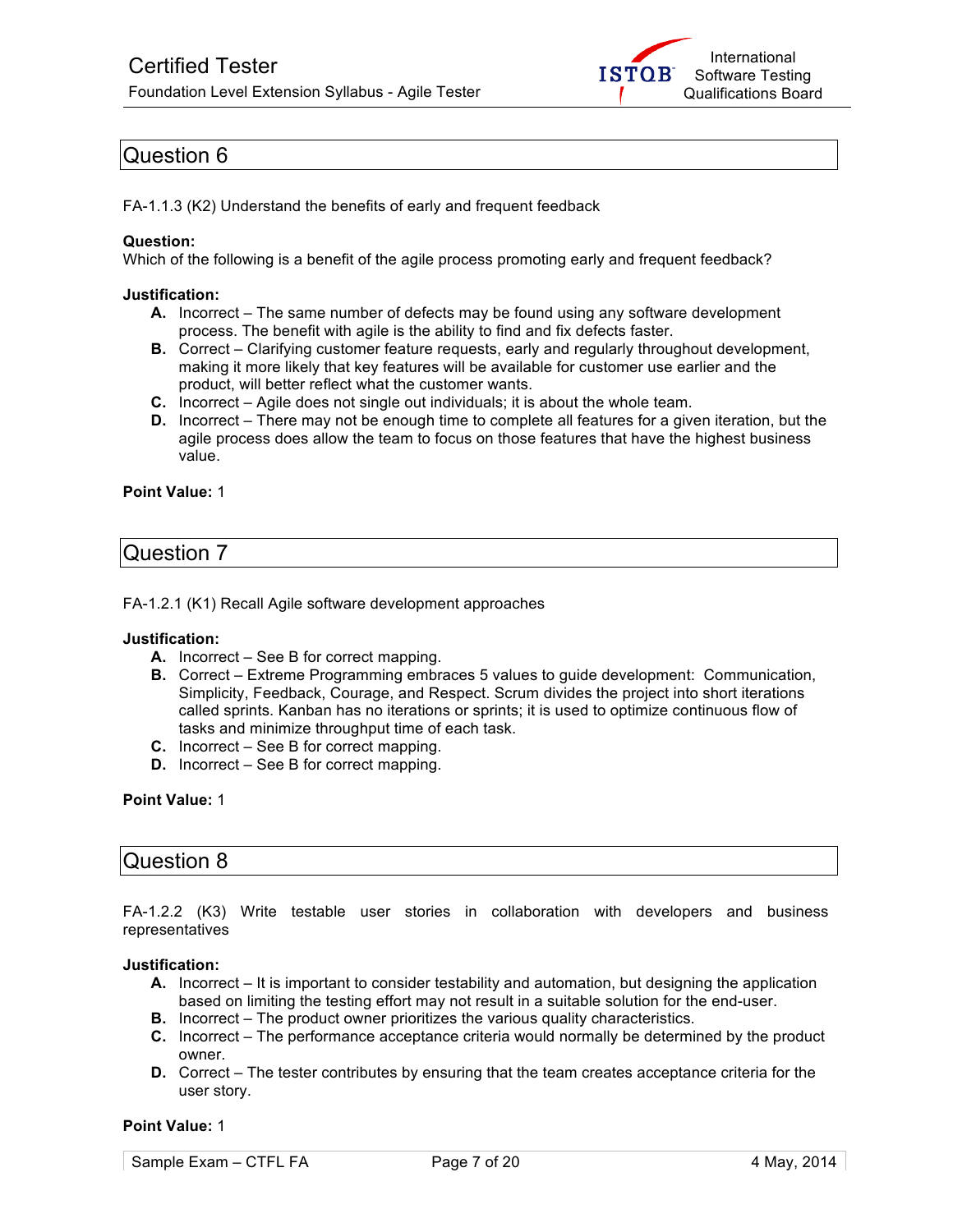

FA-1.2.3 (K2) Understand how retrospectives can be used as a mechanism for process improvement in Agile projects

#### **Justification:**

- **A.** Incorrect Testers should participate in all aspects of the retrospective meeting.
- **B.** Incorrect Testers should participate in all aspects of the retrospective meeting.
- **C.** Correct All team members, both testers and non-testers, can provide input on both testing and non-testing activities.
- **D.** Incorrect Testers can learn valuable information from the retrospective meeting to apply in subsequent iterations

### **Point Value:** 1

### Question 10

FA-1.2.3 (K2) Understand how retrospectives can be used as a mechanism for process improvement in Agile projects

#### **Justification:**

- **A.** Incorrect This should be raised in order to help find defects earlier in the process.
- **B.** Incorrect –This should be raised as a process improvement.
- **C.** Correct The retrospective meeting is not meant to single out individuals, but to focus on improvements of the process, and the team as a whole.
- **D.** Incorrect This should be raised as a process improvement.

### **Point Value:** 1

| <b>Question 11</b> |  |
|--------------------|--|
|                    |  |

FA-1.2.4 (K2) Understand the use and purpose of continuous integration

#### **Justification:**

- **A.** Incorrect This is a principle of continuous integration; builds are done at least once per day with automatic deploy and execution of automated unit & integration tests.
- **B.** Incorrect Continuous integration allows for constant availability of an executable software at any time and any place, for testing, demonstration, or education purposes.
- **C.** Incorrect The Continuous Integration practice enables developers to integrate work constantly, and test constantly, so errors in code can be detected rapidly.
- **D.** Correct Testing should be automated at the unit and integration level to allow for quick feedback on the quality of the build.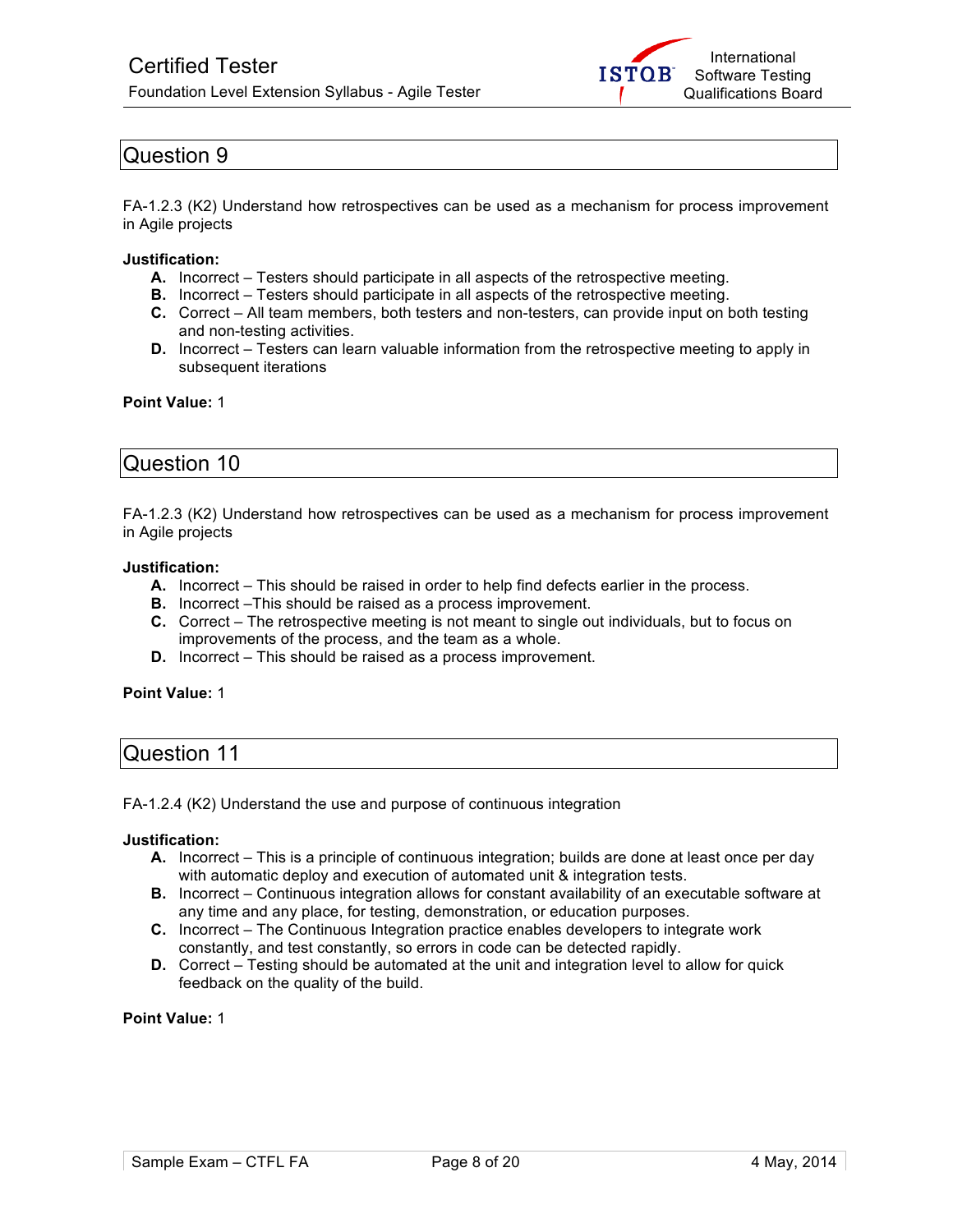

FA-1.2.5 (K1) Know the differences between iteration and release planning, and how a tester adds value to each activity

#### **Justification:**

- **A.** Incorrect This is expected during iteration planning.
- **B.** Incorrect This is expected during iteration planning.
- **C.** Incorrect This is expected during iteration planning.
- **D.** Correct This is expected during release planning.

#### **Point Value:** 1

### Question 13

Agile Extension-Term (K1)

#### **Justification:**

- **A.** Incorrect The tester participates in the creation of the user story.
- **B.** Incorrect The user story should include both functional and non-functional requirements.
- **C.** Incorrect The user story is written collaboratively by the developers, testers, and business representatives.
- **D.** Correct In an Agile environment, user stories are written to capture requirements from the perspectives of developers, testers, and business representatives. The collaborative authorship of the user story can use techniques such as brainstorming and mind mapping.

### **Point Value:** 1

### Question 14

FA-2.1.1 (K2) Describe the differences between testing activities in Agile projects and non-Agile projects

### **Justification:**

- **A.** Incorrect Agile testing promotes lightweight documentation.
- **B.** Correct Test automation at all levels occurs in many agile teams. As the developers focus on automating tests on unit level testers should focus on automating tests on integration, system, and acceptance level. In traditional projects it is not as common to have the same focus on automation. Sometimes automation is done once the system testing is completed in order to work with a stable system or just to automate regression tests for maintenance purposes after the system is deployed to production.
- **C.** Incorrect Exploratory testing is likely to take place in any software development practice.
- **D.** Incorrect Tester-developer collaboration is a good practice in all lifecycles.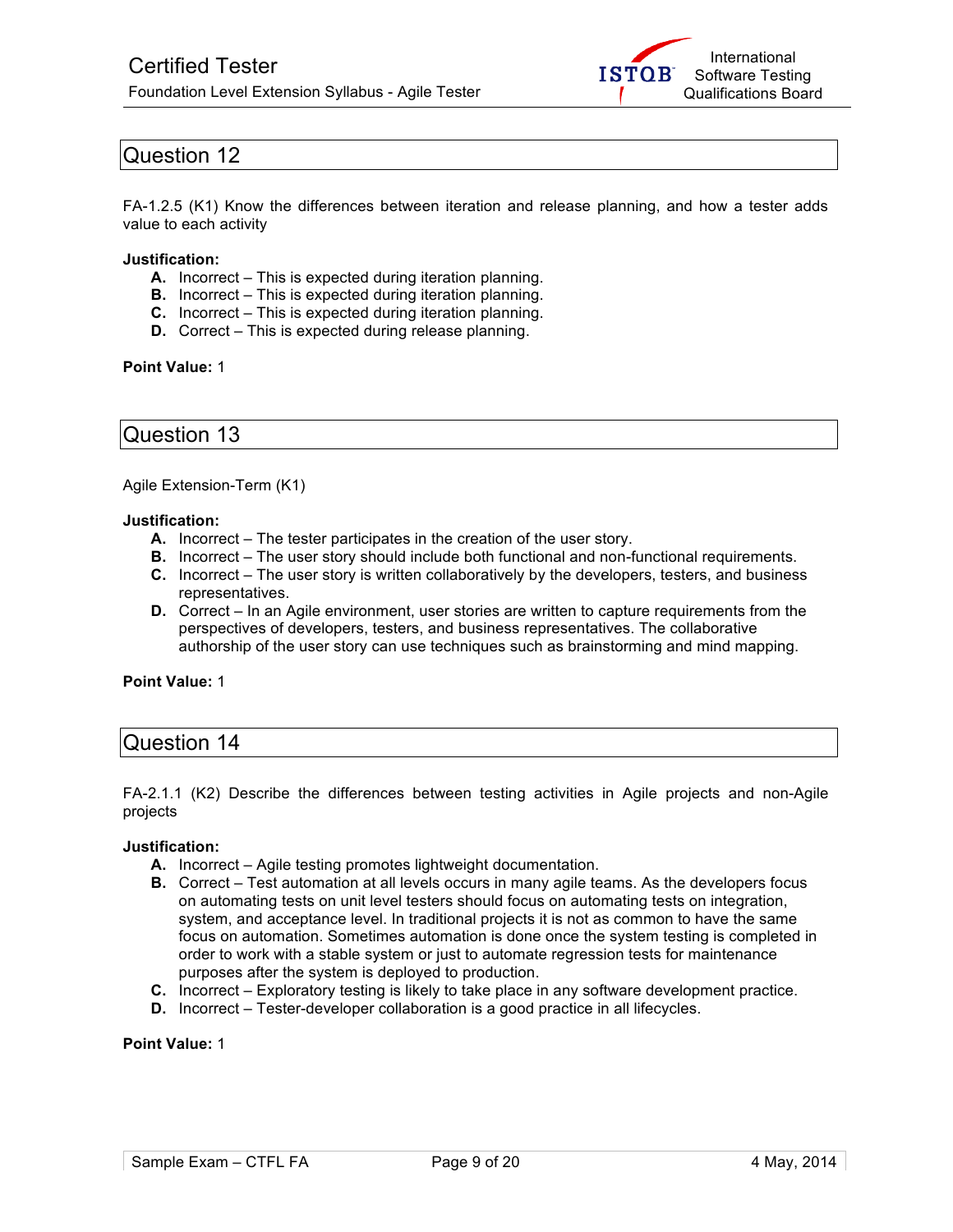

FA-2.1.2 (K2) Describe how development and testing activities are integrated in Agile projects

#### **Justification:**

- **A.** Correct These three perspectives (tester, developer and business representative) are important to define when a feature is done.
- **B.** Incorrect Test level entry and exit criteria are more closely associated with traditional lifecycles.
- **C.** Incorrect Features should be verified in the same iteration in which they are developed.
- **D.** Incorrect Features should be verified in the same iteration in which they are developed.

### **Point Value:** 1

### Question 16

FA-2.1.3 (K2) Describe the role of independent testing in Agile projects

#### **Justification:**

- **A.** Correct This is one of the hallmarks of agile projects.
- **B.** Incorrect Many agile project teams still have independent test teams with test managers
- **C.** Incorrect Testing is still a specialized role in agile, when done properly.
- **D.** Incorrect Developers and testers work collaboratively to develop and test a feature.
- **E.** Correct Agile teams can employ various forms of acceptance testing.

### **Point Value:** 1

### Question 17

FA-2.1.3 (K2) Describe the role of independent testing in Agile projects

### **Justification:**

- **A.** Incorrect This is a true statement. This can happen when testers and developers work closely together.
- **B.** Correct –This is a false statement. Independent testers CAN find more defects than developers, but this is dependent on the level of testing being performed and also the expertise of the independent tester.
- **C.** Incorrect This is a true statement. This is an option which preserves a level of independence where there are separate test and development teams and testers are assigned on-demand at the end of a sprint.
- **D.** Incorrect This is a true statement. This option is satisfied when there are some specialized testers working on non-sprint or long term activities.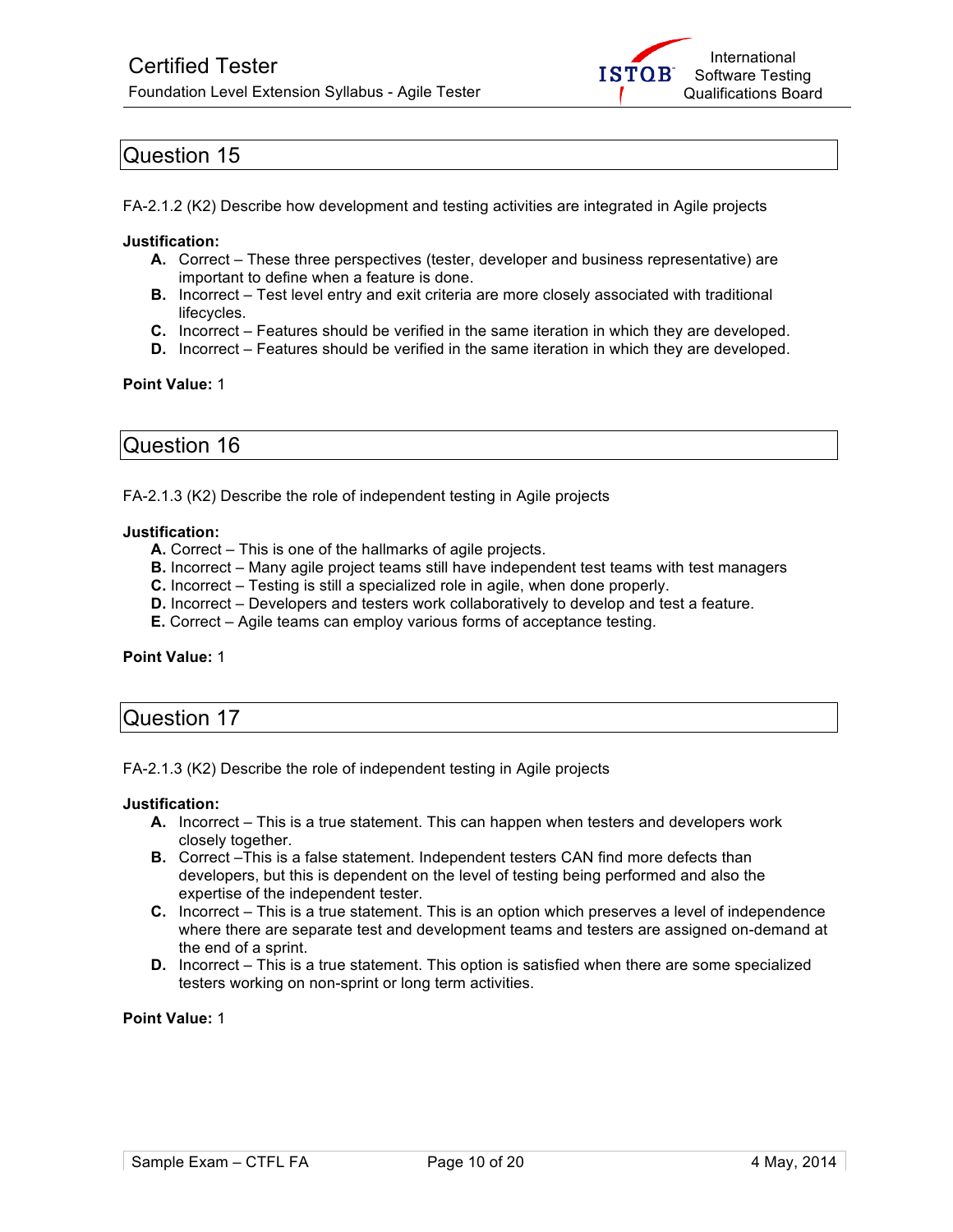

FA-2.2.1 (K2) Describe the tools and techniques used to communicate the status of testing in an Agile project, including test progress and product quality

#### **Justification:**

- **A.** Incorrect This may be an indicator of quality, but it assumes that sufficient testing has been conducted to identify all possible defects. Also, it does not identify if the system is considered to be "working software" at this point.
- **B.** Correct Positive customer feedback and working software are key indicators to product quality.
- **C.** Incorrect This is a good indication of team velocity, but does not provide information on the quality of the product.
- **D.** Incorrect This is also a good indication of team velocity, but again does not provide information on the quality of the product.

#### **Point Value:** 1

### Question 19

FA-2.2.1 (K2) Describe the tools and techniques used to communicate the status of testing in an Agile project, including test progress and product quality

#### **Justification:**

- **A.** Correct Burndown charts show the planned progress and release date together with the actual progress of the user stories.
- **B.** Incorrect automation logs show tests that have passed and failed and is not linked to any form of estimates.
- **C.** Incorrect While the agile task board shows progress, this information is then used in the burndown chart. But the task board showing the progress of the user stories and tasks do not have anything to do with estimates.
- **D.** Incorrect The defect tracking tool can show progress of defect reports and can be used to establish the quality level of the product. But it does not relate to the team's progress against estimates.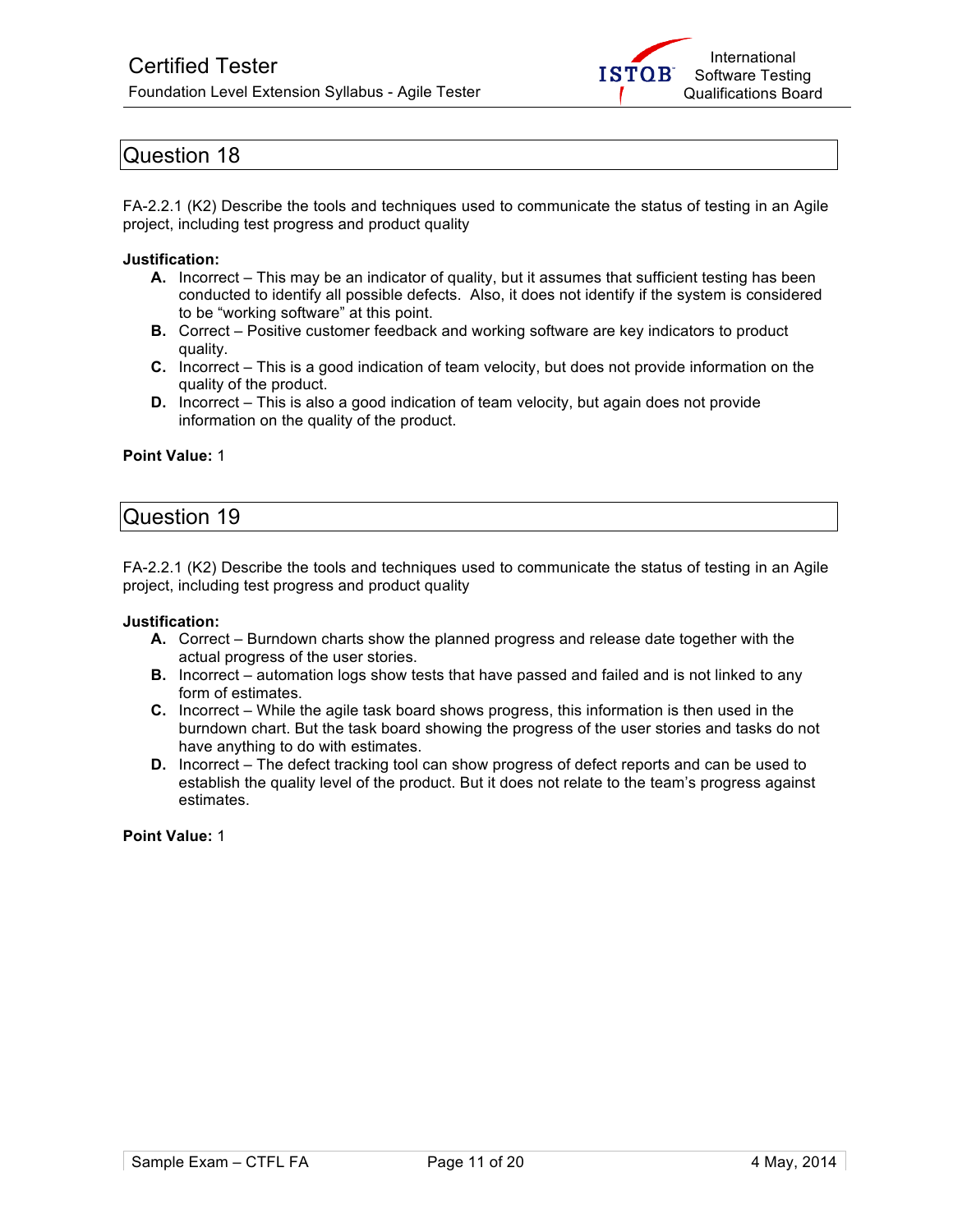

FA-2.2.2 (K2) Describe the process of evolving tests across multiple iterations and explain why test automation is important to manage regression risk in Agile projects

#### **Justification:**

- **A.** Correct As this feature has previously been delivered, a review of all test assets is required, which should result in the updating of test cases to meet new acceptance criteria, to ensure false negatives (i.e. invalid failing tests) do not occur. This is the initial task to be performed before a decision about any other changes can be made.
- **B.** Incorrect This would not be the initial task to perform, as the tester would not know what new tests would be required for these changes without reviewing the current tests first. There may not be a need to add new tests – updates to existing tests may suffice.
- **C.** Incorrect While this is good practice, it does not address the specific regression risk identified in this scenario.
- **D.** Incorrect Same as with choice B. Without reviewing the current tests for this feature, it is unknown if additional automation is required.

#### **Point Value:** 1

### Question 21

FA-2.2.2 (K2) Describe the process of evolving tests across multiple iterations, and explain why test automation is important to manage regression risk in Agile projects

#### **Justification:**

- **A.** Incorrect.
- **B.** Correct. See below for detailed justification.
- **C.** Incorrect.
- **D.** Incorrect.
	- i. This is true because agile expects and manages change and each iteration will require more and more regression testing. If automation was not used, then the team's velocity would be reduced.
	- ii. This is false. This is not a reason to introduce automation on a project.
	- iii. This is false. We cannot retest/rerun all the test cases from a previous iteration. There are many test cases produced, with most being through manual exploratory testing, and it would not be feasible to automate everything.
	- iv. This is false. Automation will help avoid regression in the product due to the high number of changes. But it will not guarantee that defects have not been introduced.
	- v. This is true. Automation tools are linked to continuous integration tools that will execute and will highlight instantaneously if the new code breaks the build.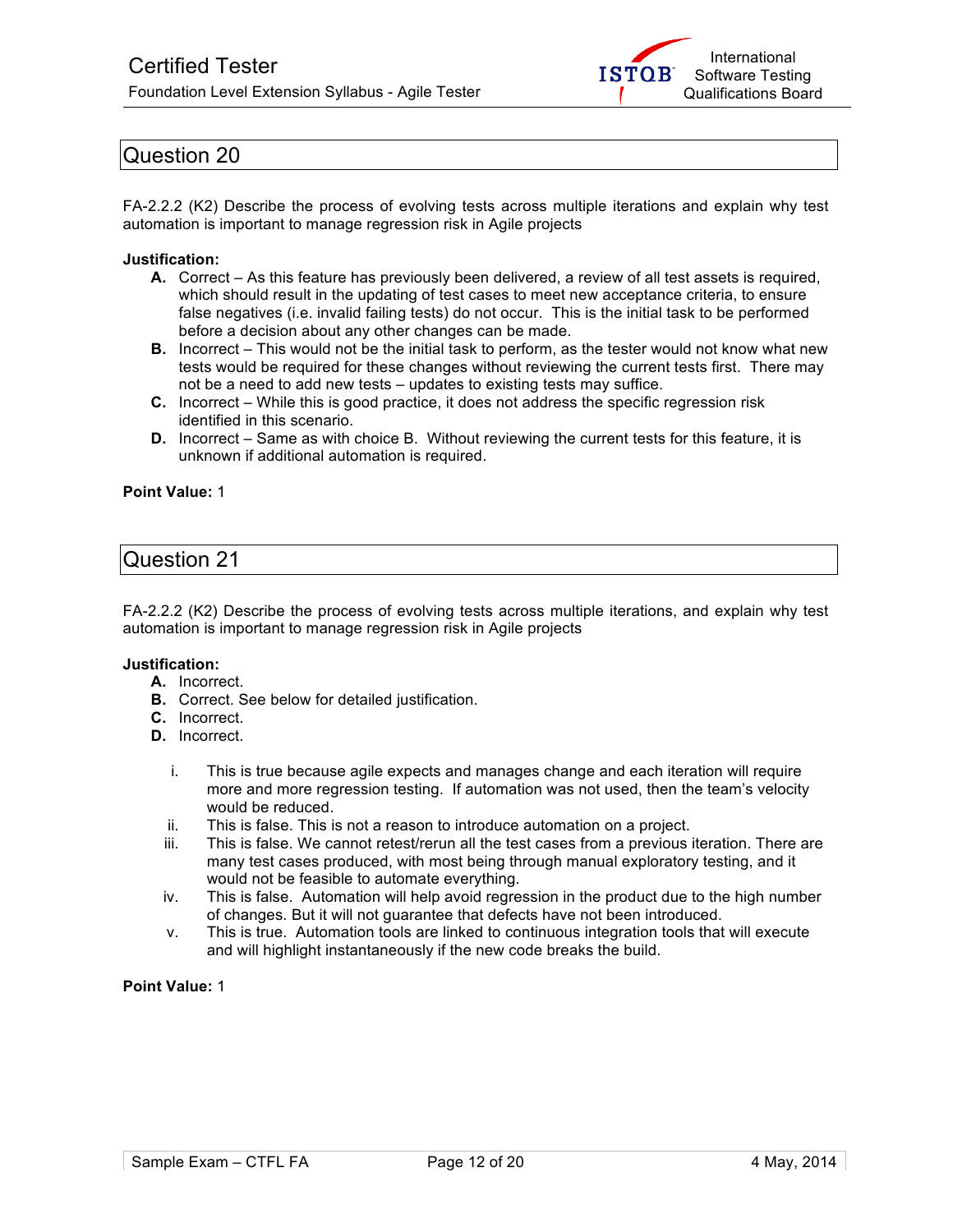

FA-2.3.1 (K2) Understand the skills (people, domain, and testing) of a tester in an Agile team

### **Justification:**

.

- **A.** Incorrect see justification below.
- **B.** Incorrect see justification below.
- **C.** Incorrect see justification below.
- **D.** Correct see justification below
- **i.** Incorrect Agile projects embrace and expect change, however this does not mean it happens daily.
- **ii.** Correct– This is true, the earlier the agile team gets feedback on quality, the better.
- **iii.** Correct– Test first and continuous integration require tests to be automated and to provide feedback on build, as part of automated build process.
- **iv.** Incorrect Testing should be done throughout each iteration, not only at the end.
- **v.** Incorrect Agile projects require different levels of testing, such as unit, system, and acceptance testing.

### **Point Value:** 1

### Question 23

FA-2.3.2 (K2) Understand the role of a tester within an Agile team

### **Justification:**

- **A.** Incorrect see justification below.
- **B.** Incorrect see justification below.
- **C.** Correct see justification below.
- **D.** Incorrect see justification below
- $i.$  Incorrect This task is a collaborative effort for the whole team.
- ii. Correct– This activity is expected of the agile tester.
- iii. Incorrect In agile, defects are communicated regularly with stakeholders.
- iv. True This activity is typical for an agile tester.
- v. Incorrect Pair programming is typically done using two developers; testers are not expected to improve program logic although could review code for testability or maintainability.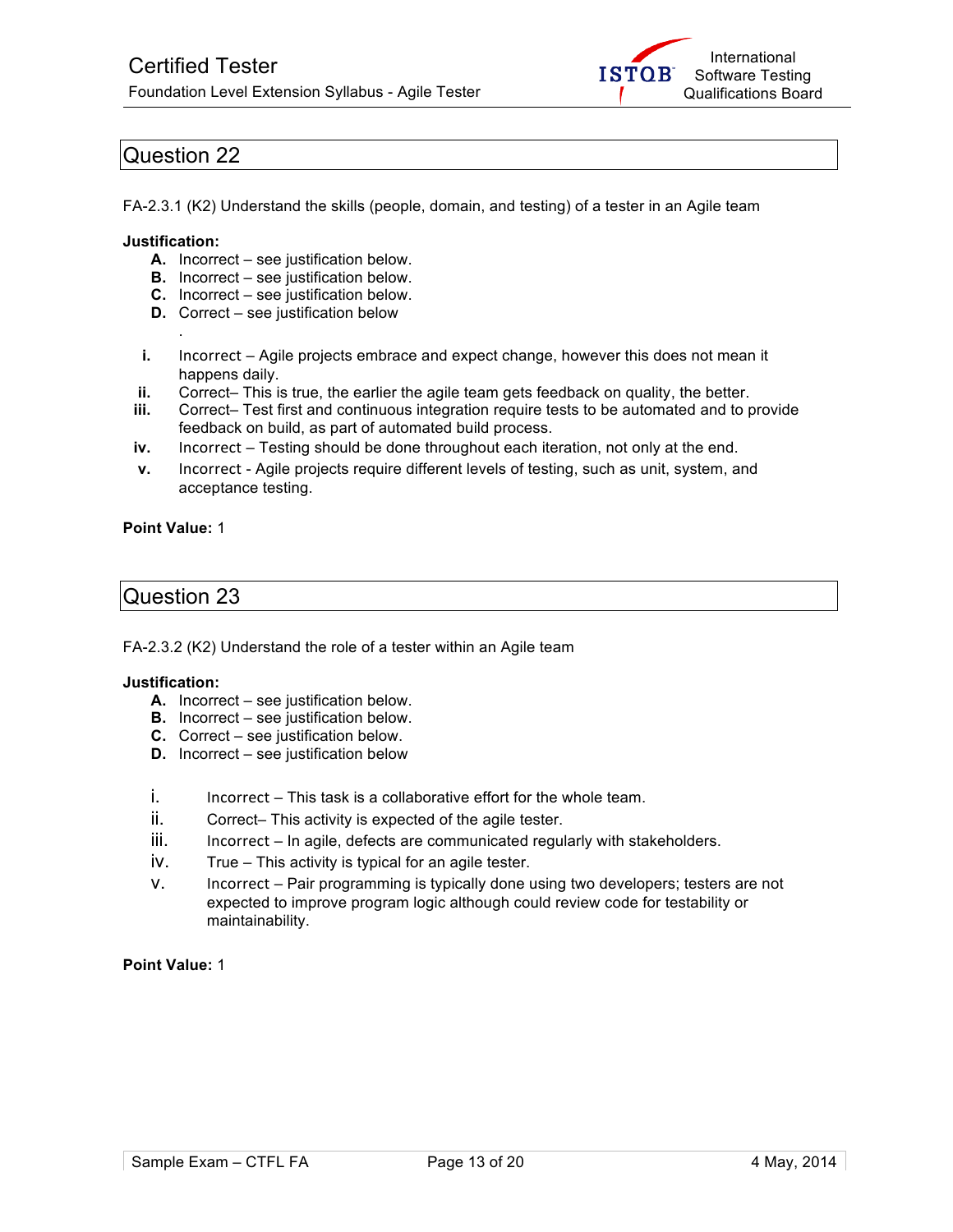

FA-2.3.2 (K2) Understand the role of a tester within an Agile team

#### **Justification:**

- **A.** Incorrect This is true. Part of the tester's role is to produce automation scripts, run and maintain them.
- **B.** Incorrect This is true. The tester should coach all other team members in any testing related aspect.
- **C.** Correct This is false. It is the Scrum Master's role (or what the equivalent role is called in other agile methodologies) to produce and update the burndown chart from the information supplied by the rest of the team.
- **D.** Incorrect –Within agile, the tester will provide feedback on the product at all stages, which might include code analyzing activities.

### **Point Value:** 1

### Question 25

Agile Extension-Term (K1)

#### **Justification:**

- **A.** Incorrect This explanation probably refers to "burnout" rather than "burndown".
- **B.** Incorrect This definition is describing the agile task board.
- **C.** Correct The burndown chart shows progress of the user stories that are complete (done), and an estimate of the remaining time to complete the rest of the user stories in the sprint.
- **D.** Incorrect Burndown charts do not have any reference to defects fixed or waiting to be fixed.

#### **Point Value:** 1

### Question 26

FA-3.1.1 (K1) Recall the concepts of test-driven development, acceptance test-driven development and behavior-driven development

#### **Justification:**

- **A.** Incorrect Test-Driven Development (TDD) is a technique used to develop code guided by automated test cases. It is also known as test first programming, since tests are written before the code. The tests are automated and are used in continuous integration.
- **B.** Incorrect The process for TDD is repeated for each small piece of code, running the previous tests as well as the added tests.
- **C.** Incorrect The tests serve as a form of executable design specification for future maintenance efforts.
- **D.** Correct This is true of BDD not TDD.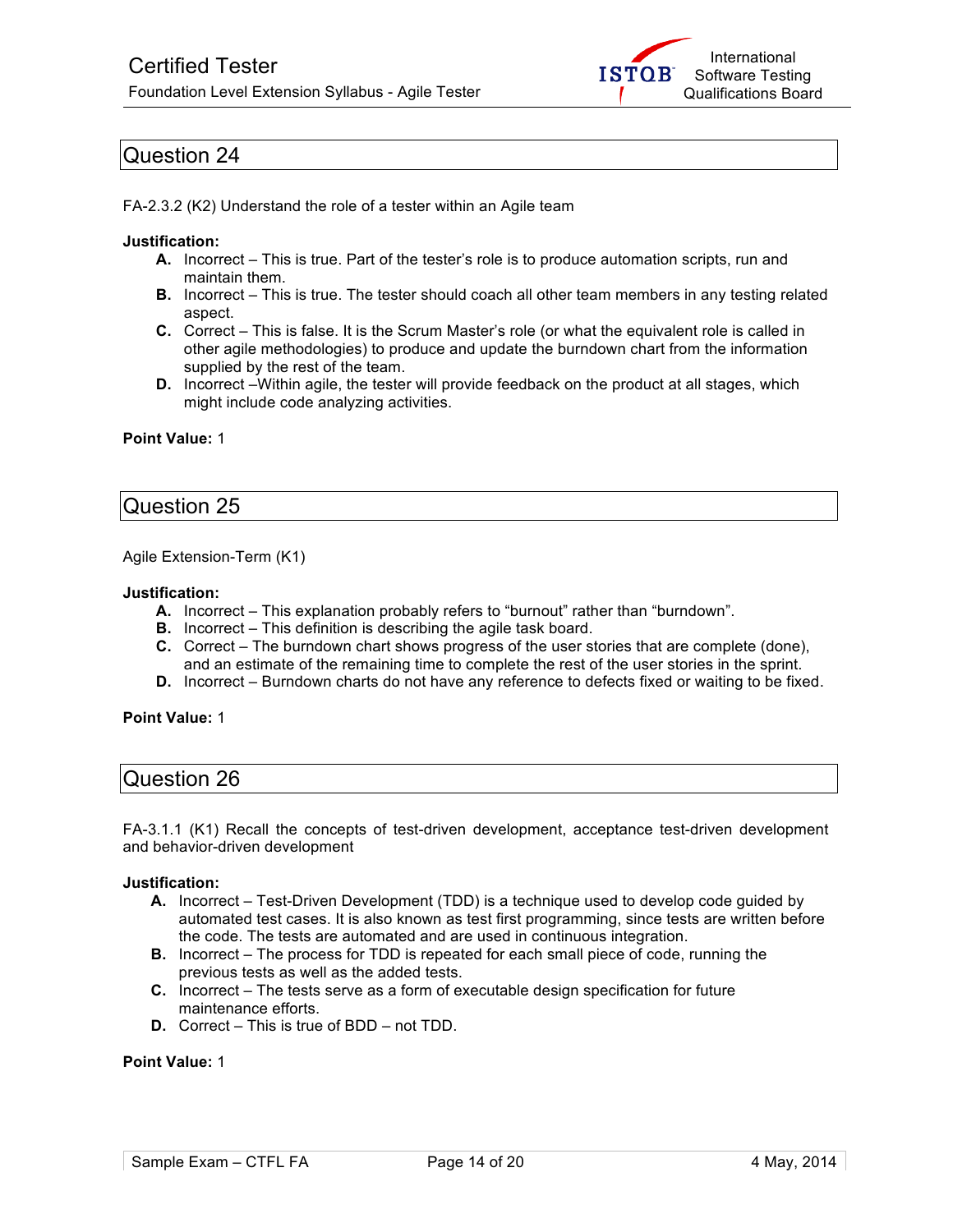

FA-3.1.2 (K1) Recall the concepts of the test pyramid

#### **Justification:**

- **A.** Incorrect The workload for each sprint has nothing to do with the Test Pyramid concept.
- **B.** Incorrect The testing backlog and number of tests has nothing to do with the Test Pyramid concept.
- **C.** Correct The test pyramid emphasizes having more tests at the lower levels and a decreasing number of tests at the higher levels.
- **D.** Incorrect The number of automated tests has nothing to do with the Test Pyramid concept.

### **Point Value:** 1

### Question 28

FA-3.1.3 (K2) Summarize the testing quadrants and their relationships with testing levels and testing types

### **Justification:**

- **A.** Correct The testing quadrants can be used as an aid to describe the types of tests to all stakeholders.
- **B.** Incorrect This is not a good metric since not all test levels/types are applicable for a given system.
- **C.** Incorrect The number of tests from each quadrant is dependent on the system under test and will rarely be equal for all quadrants. In some situations, there may not be any tests for a quadrant.
- **D.** Incorrect The testing quadrants have no correlation with risk level.

#### **Point Value:** 1

## Question 29

FA-3.1.3 (K2) Summarize the testing quadrants and their relationships with testing levels and testing types

### **Justification:**

- **A.** Incorrect see below.
- **B.** Incorrect see below.
- **C.** Correct see below.
- **D.** Incorrect see below,

### Q1 – Incorrect – These test cases are not technology-facing component tests.

- $Q2$  Incorrect Usability and performance tests are not part of the  $2^{nd}$  quadrant.
- $Q3$  Correct Usability testing is part of the  $3<sup>rd</sup>$  quadrant.
- $Q4$  Correct Performance testing is part of the  $4<sup>th</sup>$  quadrant.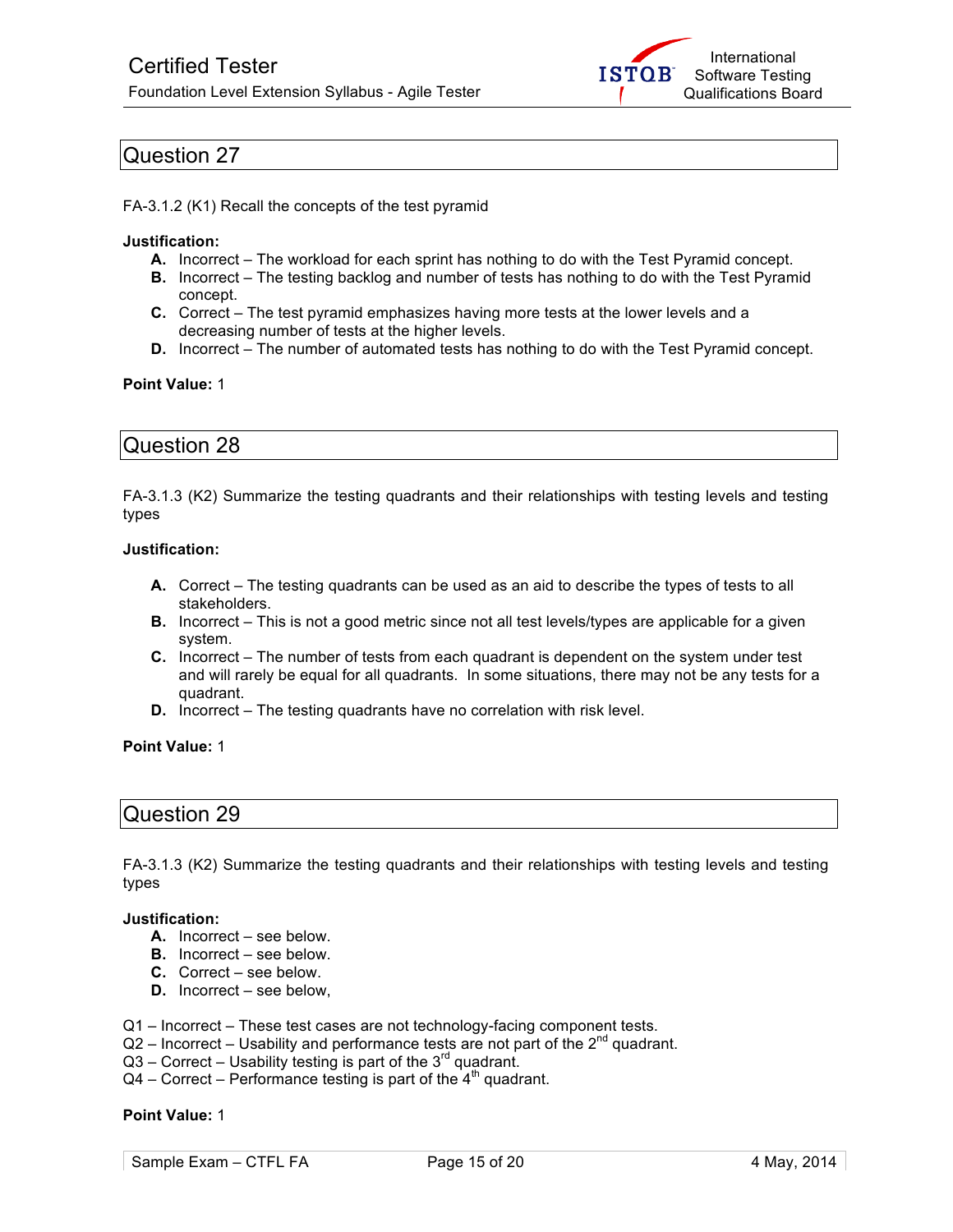

FA-3.1.4 (K3) For a given Agile project, practice the role of a tester in a Scrum team

### **Justification:**

- **A.** Incorrect Modifying the test automation framework and scripts to support the new type of browser may not be worth the effort if the risk is low that new defects will be found. A risk analysis should be done including the whole team and a collaborative decision should be made.
- **B.** Correct The decision to modify the test automation framework and scripts should be done collaboratively with the whole team. The tester is then responsible to make changes to the iteration plan as required.
- **C.** Incorrect The tester must notify the team who will then together decide what to do with the issue.
- **D.** Incorrect It is not up to the tester alone to determine scope of work. This issue will be addressed by creating a new user story or modifying an existing user story, and will be addressed by the entire team during sprint planning.

### **Point Value:** 1

### Question 31

FA-3.2.1 (K3) Assess product quality risks within an Agile project

### **Justification:**

- **A.** Correct The information from the risk analysis is used during poker planning sessions to determine priorities of items to be completed in the iteration. Only after the poker planning sessions, would items be added to the backlog if it is determined that not all items can be completed in the iteration.
- **B.** Incorrect At this point, we do not know if we have time to complete all tasks in the iteration. Just because something is high risk does not mean it will take a lot of effort to complete. We would only know after poker planning sessions.
- **C.** Incorrect The iteration length of times are not extended. After the poker planning session, some items may be moved to backlog if determined there is not enough time to complete.
- **D.** Correct Risk mitigation can be done before test execution occurs to reduce the level of risk.
- **E.** Incorrect A planning poker session should be held first to determine what can be accomplished in the given iteration. If it is determined that there is not enough time to complete all items, it is probable that the lower risk items will be added to the backlog for future sprints.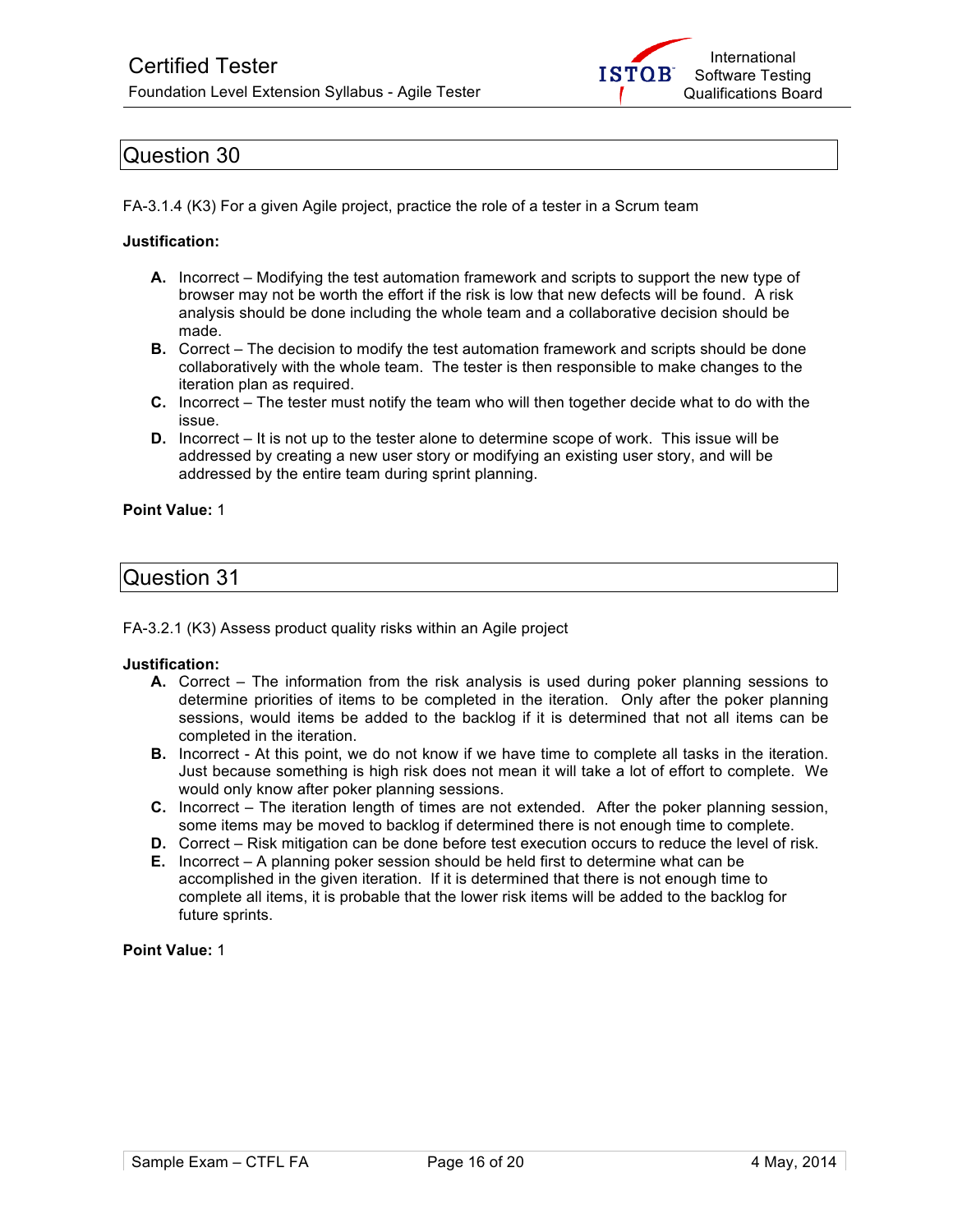

FA-3.2.2 (K3) Estimate testing effort based on iteration content and product quality risks

#### **Justification:**

- **A.** Incorrect The customers and developers may have overlooked the difficulty of the test technique needed to validate the user story. Discussions must be held, and the entire team should be in agreement of the estimate.
- **B.** Correct Planning poker sessions should continue for the user story, until the entire team is satisfied with the estimated effort.
- **C.** Incorrect The entire team must agree on the estimate for the user story. The customer alone does not understand the complexity of developing or testing the functionality.
- **D.** Incorrect It is not necessary that they match, a rule could be made that the highest estimate is taken, or an average taken of all three estimates. This is up to the team to decide before the planning poker session.

#### **Point Value:** 1

### Question 33

FA-3.3.1 (K3) Interpret relevant information to support testing activities

#### **Justification:**

- **A.** Incorrect see below
- **B.** Incorrect see below
- **C.** Correct see below.
- **D.** Incorrect see below
- i. This is helpful since we know there is a new version of the standard; existing test cases will need to be modified or new ones will need to be added.
- ii. This is helpful during the risk analysis phase.
- iii. This information is not helpful, since user access is changing with the new release of the device and new user stories have been documented.
- iv. Because new technology is being introduced, baselines should be obtained using devices with similar technology or defined performance requirements for this type of technology.
- v. This is helpful during the risk analysis phase.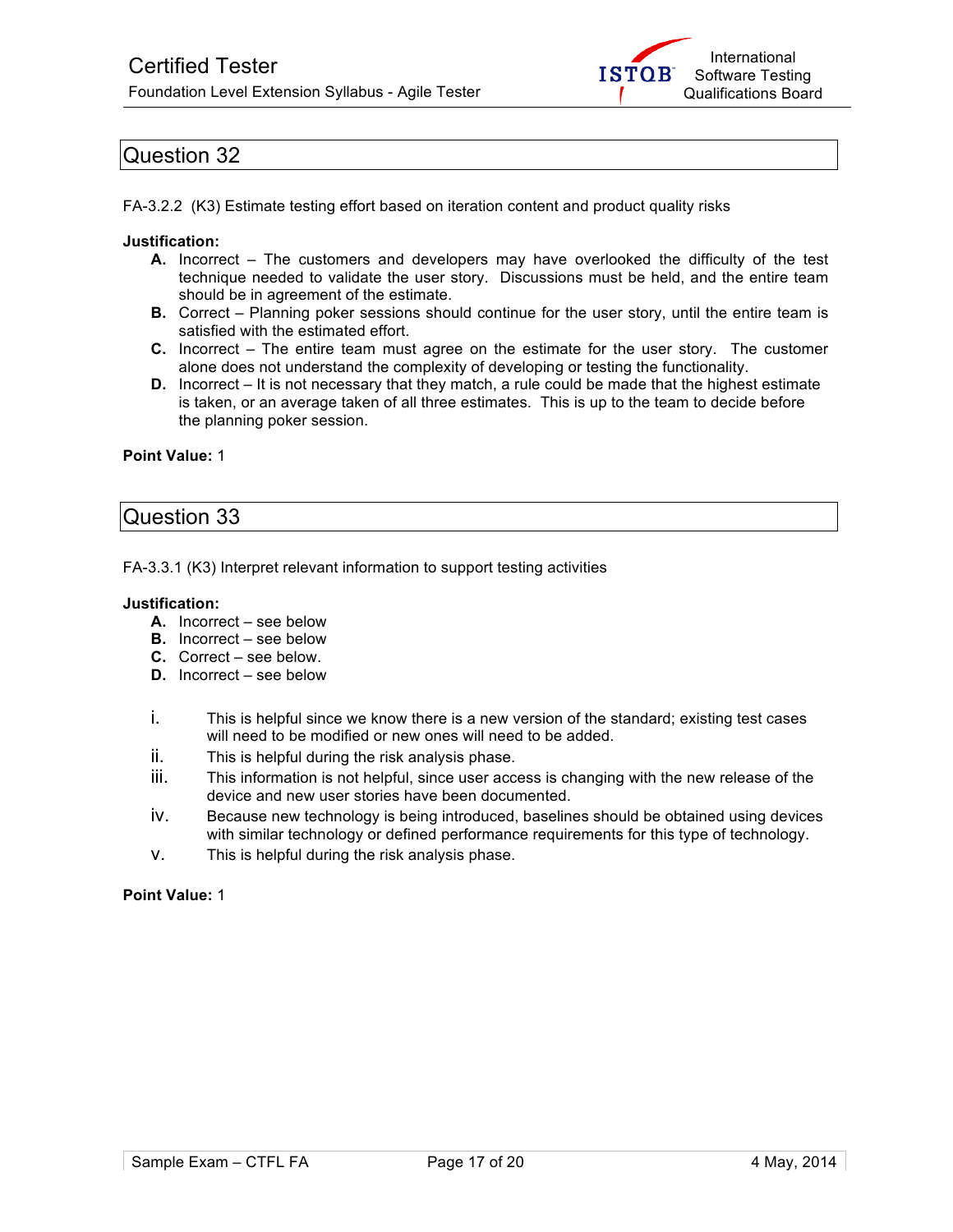

FA-3.3.2 (K2) Explain to business stakeholders how to define testable acceptance criteria

### **Justification:**

- **A.** Incorrect Both test cases and test charters are used as a basis for what to test. The number of executed test cases does not give any information about what has been covered (The number of test charters do not give any valuable information about coverage, either).
- **B.** Incorrect This statement in itself is insufficient. It needs to be backed up by supporting information regarding test coverage and risks involved
- **C.** Correct The obtained test coverage with supporting information makes it the best choice, even if more information would be needed. This includes information about found defects, their severity of occurrence, and taxonomy (how many serious problems in each area). This information gives a more complete basis for a release decision. You would also need information regarding the evaluated characteristics and how they affect the total picture regarding the completion of the system, and the related testing.
- **D.** Incorrect The finish of an iteration/sprint implies that you stop testing when there is no more time which is not the best criteria for when to stop testing

### **Point Value:** 1

### Question 35

FA-3.3.2 (K2) Explain to business stakeholders how to define testable acceptance criteria

### **Justification:**

- **A.** Incorrect not testable, there are no details on the type of white box testing or the coverage expected.
- **B.** Correct this is testable.
- **C.** Correct this is testable.
- **D.** Incorrect not testable, we do not know what is a reasonable response time.
- **E.** Incorrect not testable, need to specify which browsers. One could make assumptions on what the major browsers are.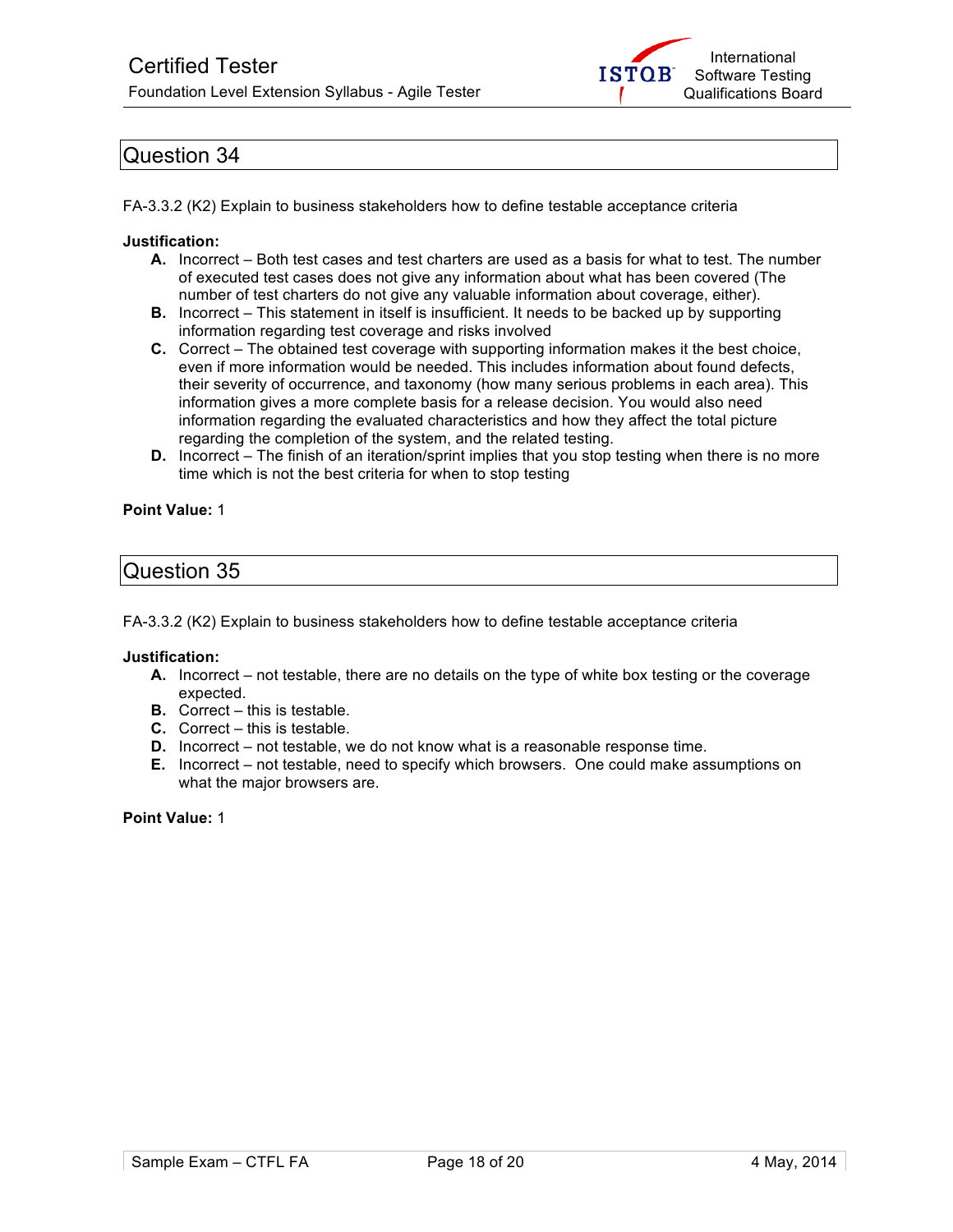

FA-3.3.3 (K3) Given a user story, write acceptance test-driven development test cases

### **Justification:**

- **A.** Incorrect see justification below.
- **B.** Incorrect see justification below.
- **C.** Incorrect see justification below.
- **D.** Correct see justification below.
- i. Incorrect User story is specific to customers' transaction history.
- ii. Correct This test is specific to a bank teller role and results in viewing customer's bank transactions.
- iii. Correct This test is specific to a bank teller role and results in viewing customer's bank transactions.
- iv. Correct This test is specific to a bank teller role and results in viewing customer's bank transactions.
- v. Incorrect User story does not mention performance requirements.

### **Point Value:** 1

### Question 37

FA-3.3.4 (K3) For both functional and non-functional behavior, write test cases using black box test design techniques based on given user stories

### **Justification:**

- **A.** Incorrect The focus of this user story is not on the state of the system; instead the expectation is to test shipping costs.
- **B.** Incorrect The focus of this user story is not on whether the item is shipped as expected; the expectation is to test shipping costs.
- **C.** Correct BVA is the best option when testing shipping costs.
- **D.** Incorrect The focus of this user story is not on whether the item is shipped as expected, the expectation is to test shipping costs.